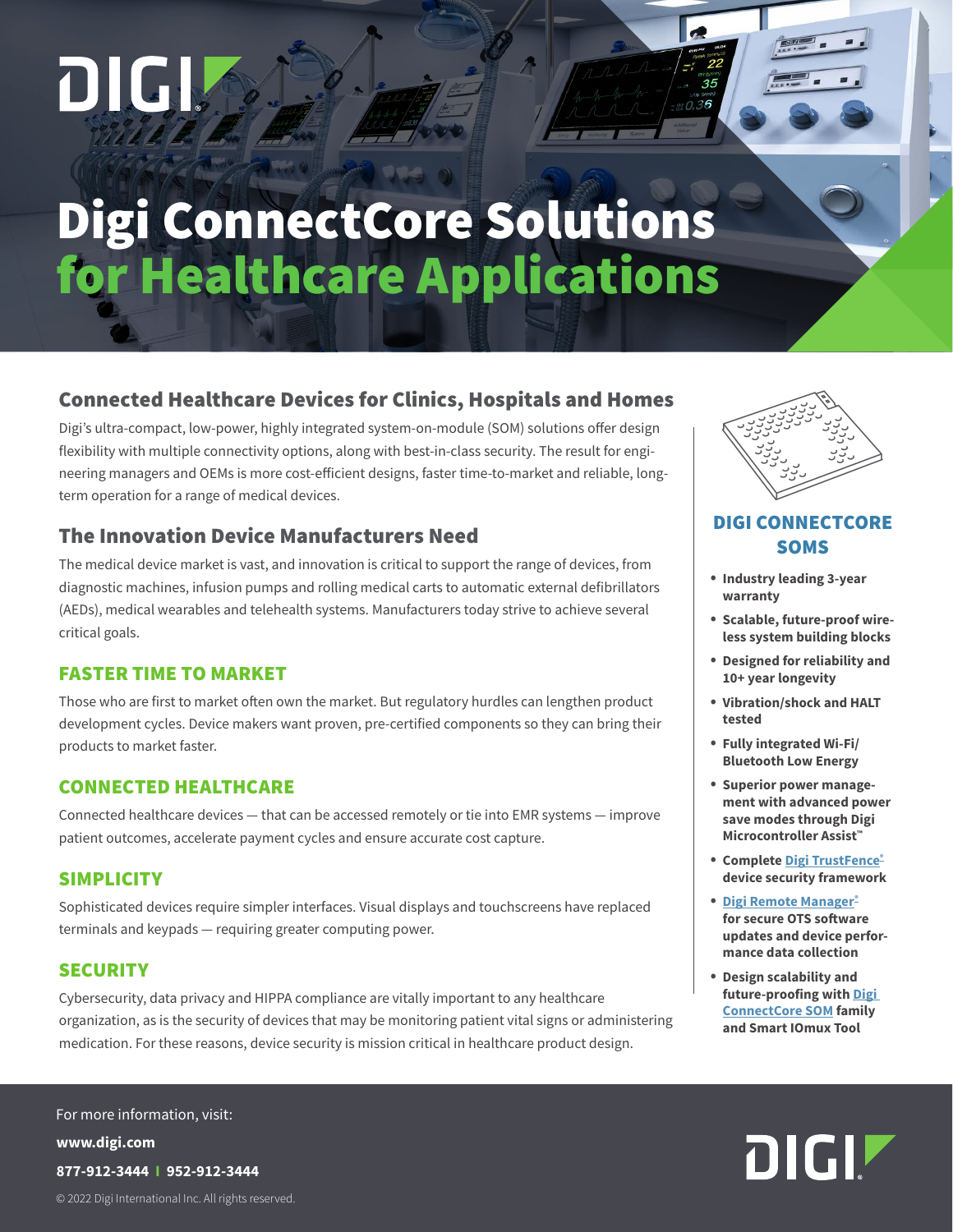#### RELIABILITY

Medical devices must withstand intensive daily use in critical situations, all day, every day. This includes all of your embedded components, connectivity, and supporting software. Digi ConnectCore meets these requirements with intensive testing and certifications, and an industry-leading three-year warranty. Even the best technology for monitoring or treating an illness is of little use if medical professionals can't trust it to work reliably all the time, every time.

#### LONGEVITY AND FUTURE-PROOFING

Medical device manufacturers and end users need stable, longterm product availability. Once a medical device is developed and certified, it is important for that product to be available for long-term production. Digi's extended availability and pin-compatible families ensure long product life and easy upgradability to next-generation ConnectCore SOMs.

### Digi ConnectCore: Scalable, Wireless, High-Performance SOMs



Digi ConnectCore 8X

Cost-effective SOM platform with easyto-use SMT technology or versatile LGA for access to virtually all interfaces, including Wi-Fi and Bluetooth.



#### Digi ConnectCore 8M Nano/ Digi ConnectCore 8M Mini

Compact Digi SMTplus® form factor (40 mm x 45 mm) with pre-certified dual-band 802.11a/b/g/n/ac 1x1 and Bluetooth® 5 connectivity.



#### Digi ConnectCore 6UL

This surface-mount module offers pre-certified wireless 802.11a/b/g/n/ac and Bluetooth 5 connectivity, and is an ideal SOM solution for institutional and healthcare applications.

| <b>Applications</b>    | <b>Digi Solution</b>                                                                                                                                                                                                                                                                                                                                                                                                                                                 |
|------------------------|----------------------------------------------------------------------------------------------------------------------------------------------------------------------------------------------------------------------------------------------------------------------------------------------------------------------------------------------------------------------------------------------------------------------------------------------------------------------|
| <b>DEFIBRILLATORS</b>  | Digi ConnectCore SOMs help accelerate time-to-market for systems that meet strict requirements and<br>provide superior user experiences. These devices use local wireless networks where they are located (such<br>as corporate buildings, airports, malls and casinos), so you can monitor operational status and proactively<br>prevent equipment failures. Excellent power management means superior operational readiness, long life<br>and greater reliability. |
| <b>CART ON WHEELS</b>  | These wireless, battery-operated mobile nursing stations use visual displays (with keyboards or touch-<br>screens) for EMR access/updates, CPOE, medication administration, vital-sign capture, lab results and more.<br>Digi ConnectCore SOMs provide location awareness/asset tracking, battery readings and other status info<br>for these carts as well as the ability for device manufacturers to design intuitive user interfaces for clinicians.              |
| <b>PULSE OXIMETERS</b> | The built-in intelligence, network connectivity and graphical capabilities of Digi ConnectCore SOMs trans-<br>late into a better user experience, secure connectivity over hospital networks, and integration with addition-<br>al applications and features. Battery-powered designs can support mobile/semi-mobile models.                                                                                                                                         |

© 2022 Digi International Inc. All rights reserved. **www.digi.com 877-912-3444 I 952-912-3444** For more information, visit: